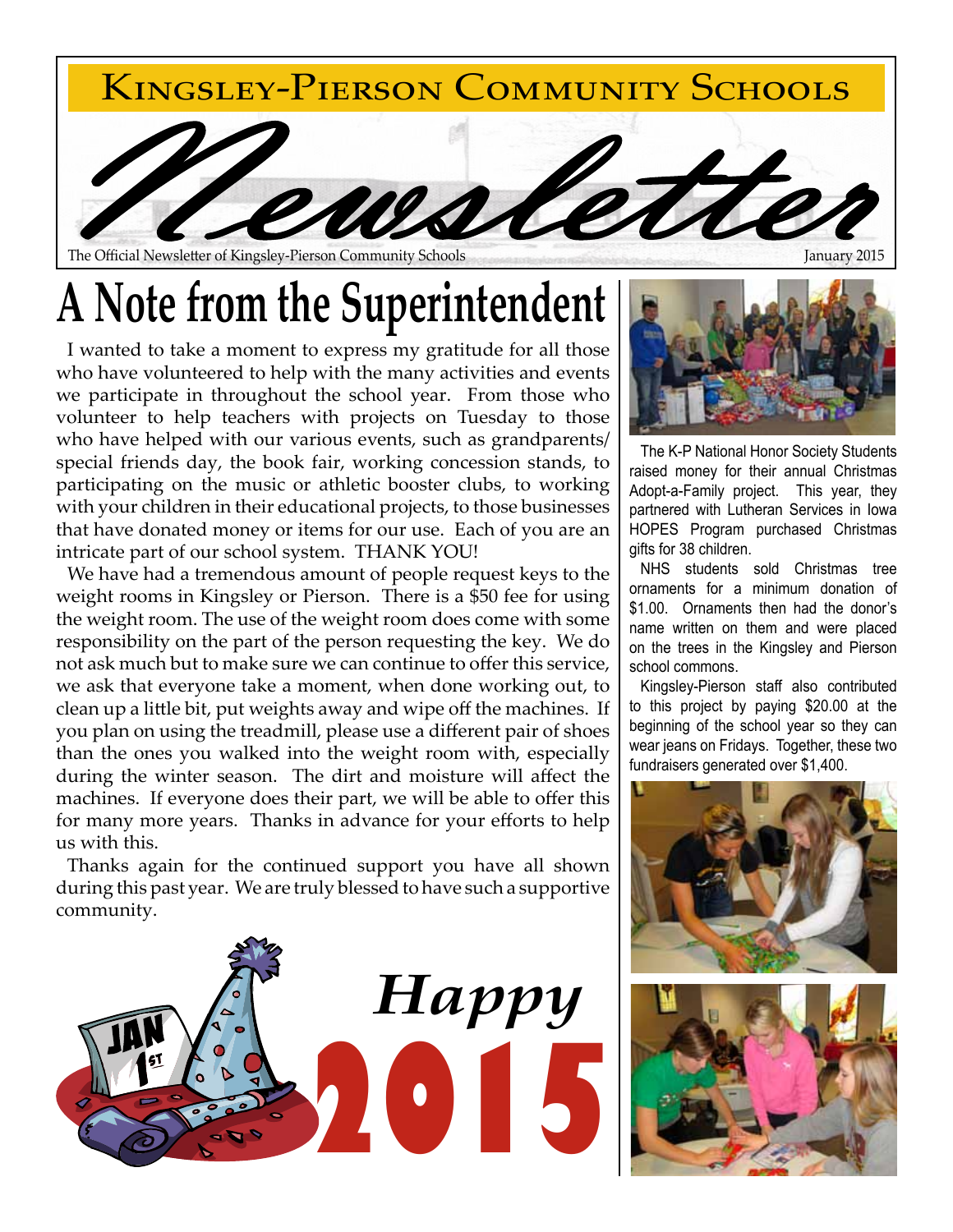

### Elementary Comments *- Mr. Wiese*

Spending time with family and friends is always a joy over the holidays! I hope all of you had a relaxing break and spent precious time with your kids!

In addition to this section for elementary updates, in the newsletter there is a letter from Brad Buck, who is the Director of Education for the State of Iowa. Please take time to read the letter. We want every child to be successful at Kingsley-Pierson and the skill of reading is a crucial part of this process.

Report cards from the 1st semester 2014/2015 will be sent home by Friday, January 9 in most cases. Time does fly and our Parent-Teacher Conferences for the 2nd semester are scheduled for March 17 & 19, 2015. Details will be shared about Iowa Assessments (except kindergarten), academic progress, FAST Testing (except 4th grade), and other miscellaneous items.

The weather has been a roller coaster this winter. Please make sure your child has the proper attire for going outside. Thank you for all of your preparation with this issue.

Finally, "thank you" to all of you who brought in canned items, money, etc. for our "Food Drive" this past December 2014! I know we made several families holidays brighter and happier this season!

*"The Kingsley-Pierson CSD believes education enhancement requires consistently fair and equitable educational and employment practices without regard to race, color, national origin, religion, creed, age, sexual orientation, marital status, sex, gender, gender identity, disability or socio-economic status."*

## $\left( {\bf 2}\right)$ *School Health Information*

I Hope that everyone had a peaceful and relaxing Christmas break. It seems hard to believe that our school year is already half over. Before we know it, we will be finishing the school year. Hearing screenings, conducted by the AEA, will be held January 23rd in the Pierson building and January 28th and 29th in the Kingsley building. All students in Kindergarten through 5th grade and all 8th graders will be screened. Any students new to the district will also be screened for baseline data. Notes will be coming home as reminder as the date gets closer.

If you have a Kindergartner or 9th grader enrolled in the district, you may have received a reminder letter over the break, to have your child examined by a dentist. Please take the certificated of dental screening form that came with the letter, to your dentist. Have your dentist fill out the form and return it to me at the school. This is a required exam for all students in these grade levels.

If you have any health questions or concerns, don't hesitate to call me at the school. Just a reminder that HANDWASHING IS THE BEST DEFENSE AGAINST ILLNESS! Washing your hands often throughout the day will help against the spread of infection!

-*Barb Sitzmann, School Nurse*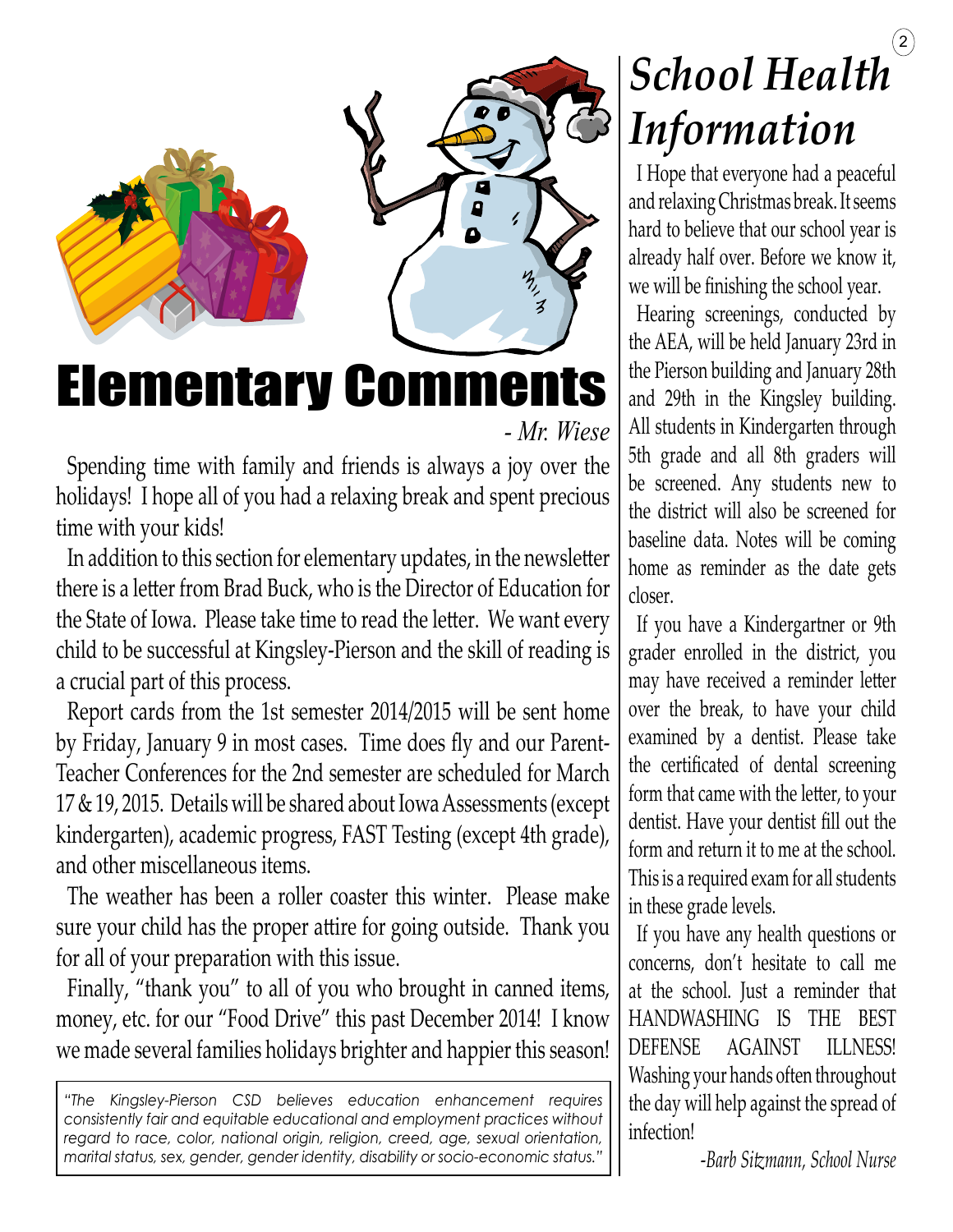

Students and faculty participated in "Ugly Sweater Day" on Friday, December 12. Winners of the Best/ Worst Sweater Contest were: Sophomore Class - Hannah Andrews; Junior Class - Michael Nafe; Senior Class - Kiley Klaschen; Freshmen Class - Jena Schmid; Staff - Tammy Miesner. Fans were encouraged to also wear their ugly sweaters to the basketball games vs. Siouxland Christian that Friday night.

## $\mathbf{(3)}$ Middle School Comments

*- Mr. Wiese*

Our 1st semester is now in the books and we are excited to begin our 2nd semester of 2014/2015! Please note the dates below for updates and other information. Report cards from the 1st semester will be sent home by Friday, January 9 in most cases.

Please encourage your child to get off to a great start in the third quarter! A special "thanks" goes out to all of the students, faculty, staff, other adults, and agencies who/ whom had a part in donating items/money to many in the area this past December 2014!

The basketball season has just about three weeks remaining on the schedule. Congratulations to all individuals involved with the basketball program. The 7th grade game from Dec. 15 has been rescheduled for Jan. 6, 2015!

The wrestling season begins with a meeting (wrestlers, cheerleaders, managers) on Friday, January 23. The official schedule will be given out to the wrestlers then and will also be submitted to the February 2015 school newsletter.



**SPORTS SCHEDULES:** Happy New Year!! Winter sports are off and running. Keep up the good work and please continue to show your Panther Pride!

Please utilize our Kingsley-Pierson website for updated schedules and gym times. You can locate gym times under the "community" link. This worked well last year and I have heard great comments again this year. We also have a gym divider/curtain in the Kingsley gym so we will be able to schedule more youth teams for practices. Please remember to supervise your kids at all times. Please DO NOT prop the southwest doors open, we had to replace the door so now there is an wrench to open the bar and keep it unlocked during your practice times.

#### **IMPORTANT DATES:**

**Senior Parents' Night** for wrestling is January 31, 2015 and for basketball on February 10, 2015.

**\*\*January 31, 2015 is our KP Wrestling Invite.** Please

contact me if you are able to help at the score table or bout sheets.

\*\*Wrestling sectionals @ West Sioux on Feb. 7th starting at noon

\*\*Wrestling districts @ Sibley-Ocheyedan on Feb. 14th starting at noon

Cost is \$6 for admission

#### **SAVE THE DATE: Panther Ball**—March 7, 2015

**PE NEWS:** JH PE students need to change into PE clothes (i.e. t-shirt AND shorts) as well as indoor. Clean PE shoes. These are easy points to earn for your PE grade.

Also, remember if you child has seen a doctor and they are excused from PE for any medical reason, they will need a note from their doctor or from you, the parent/ guardian, saying that they are OK to participate. Thank you for your cooperation!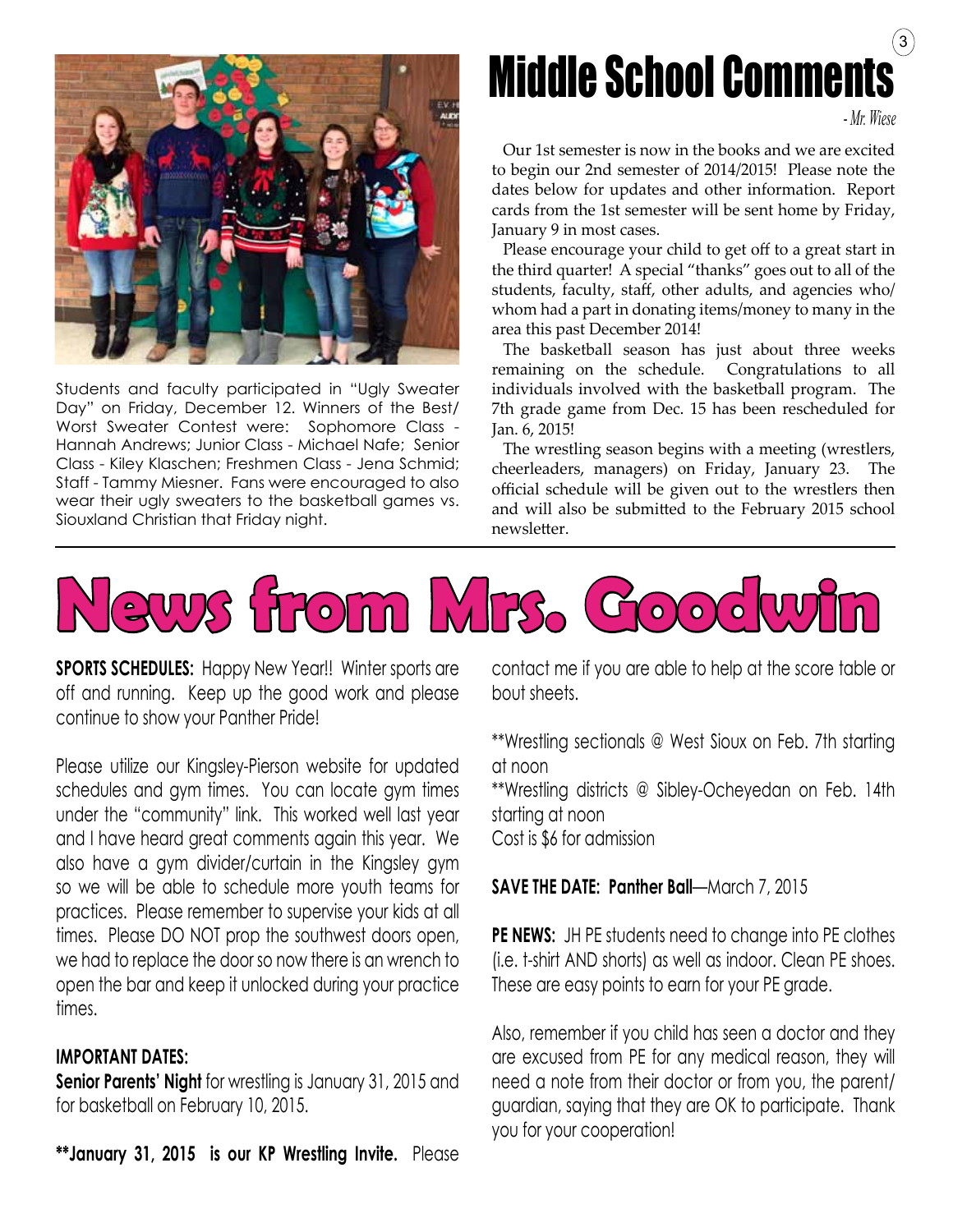# **Curriculum Corner**

#### *Amy Benson*

Lots of exciting things are happening around the district at the end of the semester. We just received our Iowa Assessment results, and even though I have not had much time to decipher them, they look good! I am so pleased at the effort our students put forth, and the support we receive from our parents when we are testing! The TLC (Teacher Leadership & Compensation) Grant results should be here before break. I am really nervous and excited about this opportunity all at the same time. I did hear recently a bit of disheartening news. Remember- each year for 3 years, 1/3 of the students in the state are selected for the grant. Therefore, (here comes the bad news) if Iowa City and Des Moines Public get chosen this year, that takes 1/3 of the students just between those 2 districts. I hope they do reward some of us small schools in rural areas on the West side of the state, but you never know! I will update you in Jan. on the results.

To build a more positive work environment, we started the Panther Shout-Out's this quarter. All the staff has to do is fill out a form recognizing or thanking a staff member for making a difference. At the end of the quarter, one form will be drawn and the person who filled out the slip AND the person they wrote about, will each receive a \$25 gift certificate to Doosky's sponsored by the KP Booster Club. We are so thankful to the Booster Club for sponsoring this fun event for us. I can't wait until everyone can read all the positives written about them these past 9 weeks!

I am currently working on purchasing new Emergency Response Booklets to post in all of our classrooms and offices. This is very important as our information was outdated and these will hang right inside the classrooms for the teachers to have easy access to. We are also trying IXL Math in 6th grade right now. All of those children have a username and password. IXL Math is an online website for students to practice their math skills. Have your child show you how the program works. It is really neat especially if the student misses an answer. It doesn't just tell them incorrect, but rather it shows them the rule and works the problem out for the student to see. Your kids can practice any time at home as long as they remember their username and password. We hope to implement this k-12 second semester. Lawton-Bronson Elementary has used this for 3 years now and attributes this to their growth in math on the Iowa Assessments.

It has been a very enjoyable first semester in my new position. I am so fortunate to work for administrators who are still very passionate about kids and putting them first! Happy New Year!

## **American Revolutionary War Projects**

Kingsley-Pierson 8th grade American History students just wrapped up a major unit on the American Revolutionary War. The students completed different independent projects to help them understand the events, people, and battles that took place during the American Revolution. Some of the projects included: Making log cabins, drawing Betsy Ross' flag, drawing the colonist and British uniforms, mapping out major battle sites, writing biographies on famous leaders, and using Chromebooks to make Slide presentations.





 $\bf (4)$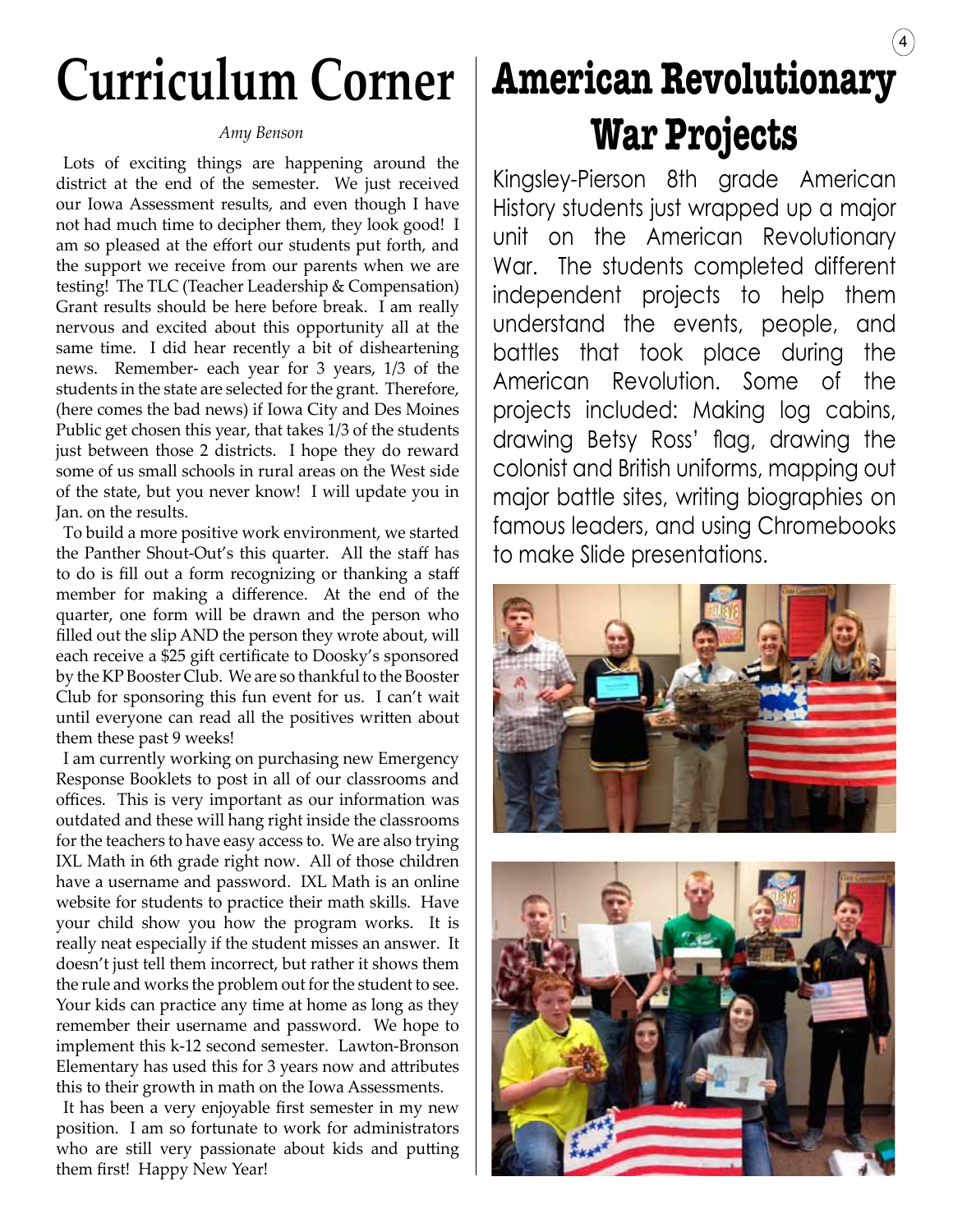

Western Iowa Tech **Community College** 4647 Stone Avenue P.O. Box 5199 Sioux City, 1A 51102-5199 712-274-6400 800-352-4649 Fax: 712-274-6412 www.witch.com

Cherokee Campus & Conference Center

**Denison Campus Ida Grove Center** 

**Le Mars Center** 

**Mapleton Center** 

**Sioux City Campus** 

Dear Counselors,

Western Iowa Tech Community College is excited to extend an invitation for your students to attend the Chad Cargill ACT Test Prep Session. The event will be help on the Western Iowa Tech Community College Campus *February 11th from 12:30-4:00 in our Rocklin Conference Center (Lot 2 or 2B Entrance 7 or 8).*

The Chad Cargill workshop is a practical hands-on instruction session. Chad recently graduated from Oklahoma State with a degree in Industrial Engineering. While in high school, Chad took the ACT 18 times and raised his score from a 19 to a 32. This workshop is packed full of relevant, practical information on how to increase your ACT score as he did. It shows you that the ACT is beatable and that each test will ask you the same questions just worded differently. The workshop covers what will be on the test and how to master the techniques. The workshop is not a practice test. It covers general ideas about the ACT as a whole and the individual sections of English (including what the testmakers are looking for and the relevant English rules needed for the test), Math (including exactly what formulas and rules you will need to answer virtually every question), Reading (including three strategies on how to best take the reading comprehension section), and Science (including common question types and strategies to understand and beat the science reasoning section).

There is more information available on his website http://www.chadcargill.com/. We had Chad on our campus last year and the students were so impressed with his delivery and techniques. Many of our students commented on how this was the most valuable event we had ever presented them. He also does prep sessions for Sioux City Community Schools and for Bishop Heelen.

The price for a student to attend this workshop is \$30.00. Students are also able to purchase an ACT Prep Book for \$20.00.

If your students want to purchase an ACT Prep Book, they will need to notify you ahead of time and pay you, so we are able to order them. Transportation will be the responsibility of the student or school.

We are asking all schools to let us know by  $\text{January } 28^{\text{th}}$  if you will be participating in this partnership with us. Please email or call Christina Brandon with your interest in participating. *We have limited seating and would like all students to be able to attend so RSVP is a must.* 

CAMPUS TOURS-Our recruitment team will also be offering campus tours of WITCC before the event from 11:00-12:00. Lunch will also be provided free! I have also attached a scholarship sheet to show students that a 22 ACT will earn them ½ tuition at WITCC!

There are several documents I have attached to help you promote this event with parents and students. There are two fliers you are able to use and come directly from his website. Also, I have attached the spreadsheet I will need completed to register your students for the event. We will then need to know your final numbers and order information by January 28<sup>th</sup>.

We are very excited to offer this opportunity to your students! Please call or email me with any questions or concerns.

Thanks again and we look forward to working with you!

Western lowa Tech Community College... "The Best Place To Start!"

5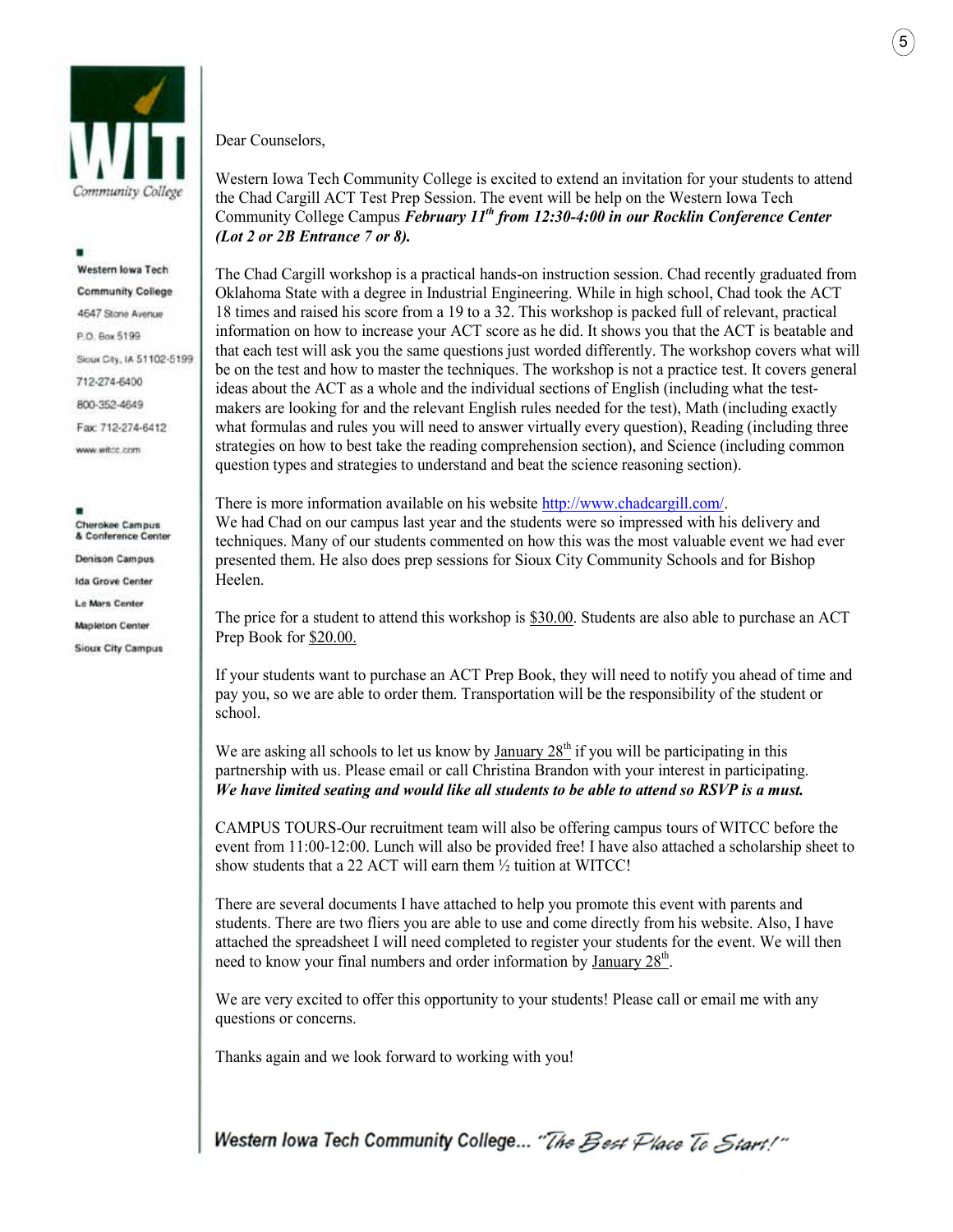|                         | Special Message (optional):                                                                                              |
|-------------------------|--------------------------------------------------------------------------------------------------------------------------|
| with love!              | From:                                                                                                                    |
|                         | Fö.                                                                                                                      |
|                         | delivered to the recipient<br>Information in this section will be printed on the Valentine card<br><b>Valentine Card</b> |
|                         | Grade/Section:                                                                                                           |
|                         | *No rural deliveries will be made.                                                                                       |
|                         | Location/address of delivery:                                                                                            |
|                         | Name:<br>Please include first and last names                                                                             |
|                         | <u>Recipient Information</u>                                                                                             |
|                         | Phone number:                                                                                                            |
|                         | Name:<br>Please include first and last names.                                                                            |
|                         | <u>Customer Information</u>                                                                                              |
| $\rm V_{\rm{alentine}}$ | Due to Mrs. Mauch by Friday, February 6.<br>Singing Valentine Order Form                                                 |

# Please make checks payable to K-P Music Boosters. **Please make checks payable to K-P Music Boosters.**

 $\epsilon$ 

Valentines will be delivered between 8:45 am and 12:00 pm on February 13. as will be delivered between 8:45 am and 12:00 pm on February 13

Valentine Selection: Please check only 1 Valentine per form. **Valentine Selection:** Please check only 1 Valentine per form.

- Crush soda only (\$2) Crush soda only (\$2)
- Carnation only (\$2) Carnation only (\$2)
- Song only (\$4) Song only (\$4)
- Crush soda & Carnation (\$4) Crush soda & Carnation (\$4)
- Song & Crush soda (\$5)
- Song & Crush soda (\$5)<br>Song & Carnation (\$5) Song & Carnation (\$5)
- Song, Crush soda, & Carnation (\$7) Song, Crush soda, & Carnation (\$7)
- 

Song Selection: Check the song of your choice **Song Selection:** Check the song of your choice.

- $\Box$ I'm in love with you. the love light glowing in your eyes so true, let me call you sweethear, Let Me Call You Sweetheart Let me call you sweetheart, I'm in the love light glowing in your eyes so true, let me call you sweethear, love with you. Let me hear you whisper that you love me too. Keep love with you. Let me hear you whisper that you love me too. Keep I'm in love with you. **Let Me Call You Sweetheart** Let me call you sweetheart, I'm in
- $\Box$ My Girl I've got sunshine on a cloudy day, when it's cold outside I've got sunshine on a cloudy day, when it's cold outside ے<br>آ got the month of May. I guess you $\vec{\mathsf{d}}$ say what can make me feel this way? My girl (my girl, my girl) talkin' 'bout my girl (my girl).
- $\Box$ to my guy like a stamp to a letter, like birds of a feather we stick Nothing you can do 'cause I'm stuck like glue to my guy. I'm stickin' **My Guy** Nothing you can say can tear me away from my guy. together. I'm tellin' ya from the start I can't be torn apart from my guy. together. I'm tellin' ya from the start I can't be torn apart from my guy. to my guy like a stamp to a letter, like birds of a feather we stick Nothing you can do 'cause I'm stuck like glue to my guy. I'm stickin' Nothing you can say can tear me away from my guy.
- $\Box$ of fun! (Name) baby I'm truly in love with, (Name) baby I'm awfully in Rubber Ducky (Name) baby you're my hun. You make my life lots love with (Name) baby I'll always love you! Boo boo bi doo! love with (Name) baby I'll always love you! Boo boo bi doo! of fun! (Name) baby I'm truly in love with, (Name) baby I'm awfully in **Rubber Ducky** (Name) baby you're my hun. You make my life lots
- $\Box$ you, won't you be my valentine today? happy when skies are gray. You'll never know dear how much I love Sunshine You are my sunshine, my only sunshine. You make me you, won't you be my valentine today? **Sunshine** happy when skies are gray. You'll never know dear how much I love You are my sunshine, my only sunshine. You make me
- $\Box$ dinga dong. Remembered forever as shoo-bop sha wadda wadda yippity boom de boom. Chang chang changitty chang sha-bop, that's the way it should be. Wah-oooh, yeah! the way it should be. Wah-oooh, yeah!yippity boom de boom. Chang chang changitty chang shadinga dong. Remembered forever as shoo-bop sha wadda wadda We Go Together We go together like rama lama lama ka dinga da **We Go Together** We go together like rama lama lama ka dinga da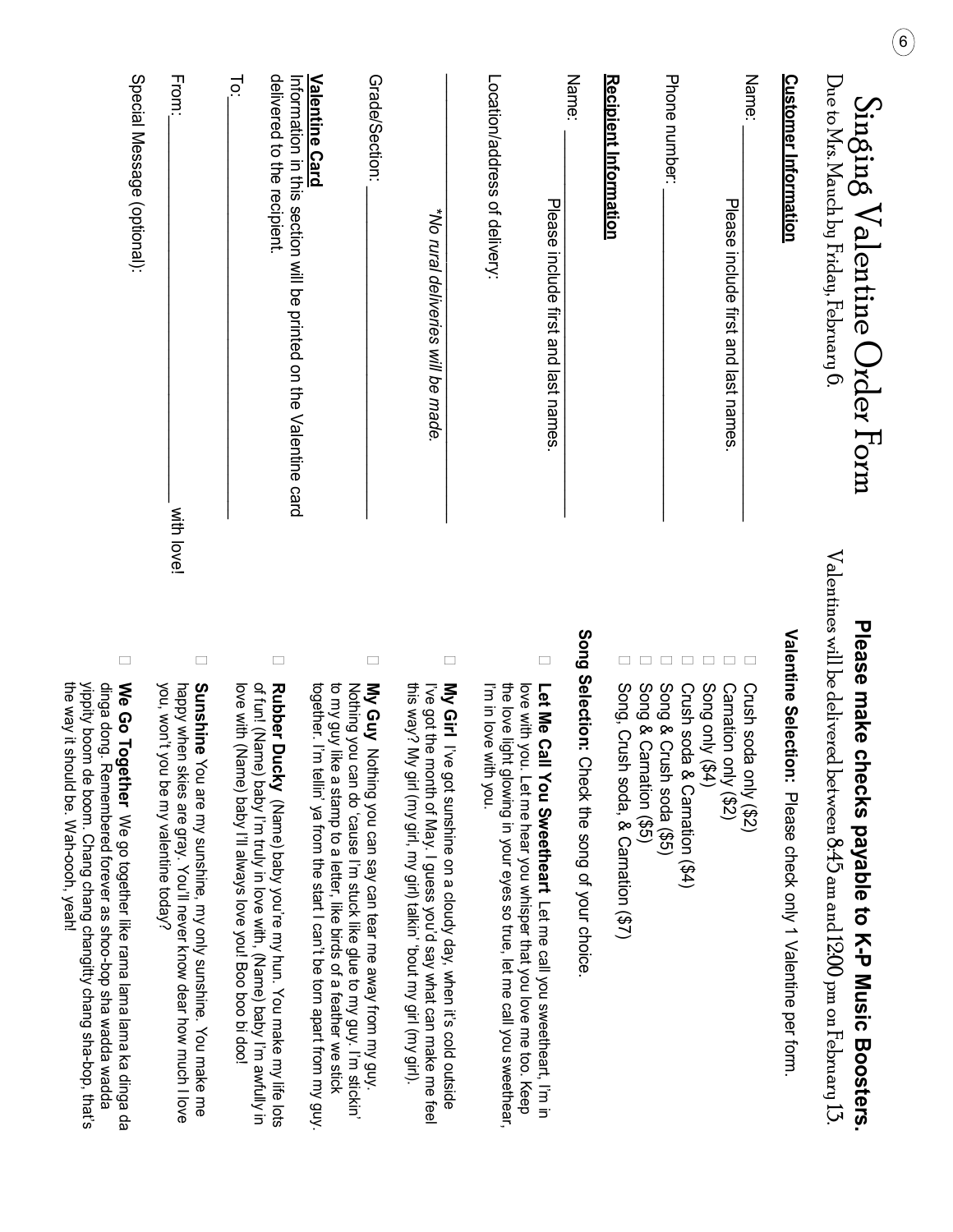| נ<br>2<br>-<br>ソーニューロの つ                   | <br> <br> <br> <br> <br> <br><br>        |
|--------------------------------------------|------------------------------------------|
| $\frac{1}{6}$                              |                                          |
| <b>SALENDARY</b>                           | i<br><b>1FTス<br/>DISCIN</b>              |
|                                            | ì<br>$\overline{\underline{\mathsf{C}}}$ |
| <b>FOR JANUARY</b>                         | ر<br>د<br>▪                              |
|                                            | <b>SCHOOL</b>                            |
| Ž<br>Δ<br>Δ<br>Δ<br>Δ<br>Ī.<br><b>2015</b> |                                          |

| *The Dwelling Benefit Breakfast.                                          | 52  | *Little Panther Wrestling Tmy.                                                                                                                                                                      | $\bar{\bm{\alpha}}$          |                                                                                                                                                                                                |                |                                                                                                                                                                                                        | 4        |                                              |                | <u>yanns</u>     |
|---------------------------------------------------------------------------|-----|-----------------------------------------------------------------------------------------------------------------------------------------------------------------------------------------------------|------------------------------|------------------------------------------------------------------------------------------------------------------------------------------------------------------------------------------------|----------------|--------------------------------------------------------------------------------------------------------------------------------------------------------------------------------------------------------|----------|----------------------------------------------|----------------|------------------|
| Music Boosters meeting in the<br>music room lobby 6:00.                   | ခြ  | *BB vs. Whiting (home) 6:00<br>*Jr. High BB - 8th Girls only<br>at Whiting 4:00.                                                                                                                    | <u>Martin Luther King 19</u> | *Little Panther Wrestling 6:30-7:30<br>*School Board meeting 7:00.<br>*Jr. High BB - Girls only vs.<br>WR at West Sioux<br>MMC/RU at Pierson 4:00.<br>(Hawarden) 4:00.                         | 5              | *Little Panther Wrestling 6:30-7:30<br>*Clover Kids 3:30-5:00.<br>*KP Booster Club meeting 7:00<br>*BB vs. RSM (home) 6:00.<br>Classes resume -<br>Kingsley library.<br>Begin 3rd Quarter/2nd Semester | <b>G</b> |                                              |                | <b>AAQNOM</b>    |
| *BB at Siouxland Christian 6:00                                           | N   | *Jr. High BB - Girls only at<br>MMC/RU 4:00.                                                                                                                                                        | 20                           | *Jr. High BB vs. WC 4:00<br>*BB at MVAO (Mapleton) 6:00<br>"OA Boys/Girls BB at MVAO<br>(Mapleton) 4:30.<br>(B - Moville, G - Pierson).                                                        | <u>င</u>       | "Music Boosters Soup Supper<br>rl<br>*JV Boys BB vs. Ridge View<br>  _ (nome) 5:00.<br>  _ (nome) 5:00.<br>*BB vs. Ridge View (home) 6:00.<br>JV Girls BB vs. Ridge View<br>5:30-730.                  | ത        |                                              |                | <u>ruesday</u>   |
|                                                                           | 28  |                                                                                                                                                                                                     |                              |                                                                                                                                                                                                | 14             |                                                                                                                                                                                                        |          |                                              |                | <b>WEDNESDAY</b> |
| *Little Panther<br>BB Boys WVC<br>Wrestling 6:30-7:30<br>Trny (JV/V) TBA. | 29  | *JV Girls BB vs. RU (home) 4:00.<br>*JV Boys BB vs. RU (home) 5:00.<br>*Little Panther Wrestling 6:30-7:30<br>*BB vs. RU (home) 6:00.<br>Jr. High BB vs. RV 4:00<br>(B - Washta,<br>, G - Pierson). | $\overline{22}$              | *Little Panther<br>*WR at Rock Rapids 6:00<br>*Jr. High BB vs. LB 4:00<br>BB vs. Stom Lake St. Mary's<br>(B - Pierson, G - Bronson).<br>(home) 6:00.<br>(CL/RV/SFW/KP).<br>Wrestling 6:30-7:30 | G              | (KP, WW, Rview).<br> *Little Panther Wrestling 6:30-7:30<br>*WR at Ridge<br>View (Holstein) 6:00                                                                                                       | œ        | No School.                                   | New Year's Day | <b>THURSDAY</b>  |
| *BB Girls WVC Trny (JV/V) TBA.                                            | မြိ | *BB at WM (Onawa) 6:00.<br>*6th-12th 3 week progress<br>*WR Toumament at OABCIG<br>report date<br>(lda Grove)                                                                                       |                              | *BB at WW (Sloan) 6:00.<br>*JV Girls BB at WW (Sloan) 4:00.<br>*JV Girls BB at WW (Sloan) 4:00.                                                                                                | $\overline{9}$ | FBB at RV (Correctionville) 6:00.<br>*ACT registration deadline.                                                                                                                                       | G        | *Teacher In-Service 8:00-4:00.<br>No School. |                | FRIDAY           |
| "WR KP Invitational 9:30                                                  |     | "Large Group Speech Contest.<br>"WR Tournament at OABCIG<br>(lda Grove)                                                                                                                             | 12                           | "WR WVC Tournament at<br>Ida Grove.                                                                                                                                                            |                | *WR Tournament at West Sioux<br>(Hawarden) 10:30.<br>"JV Boys BB Toumament at LB<br>(Lawton).                                                                                                          | io       |                                              |                | SATURDAY         |